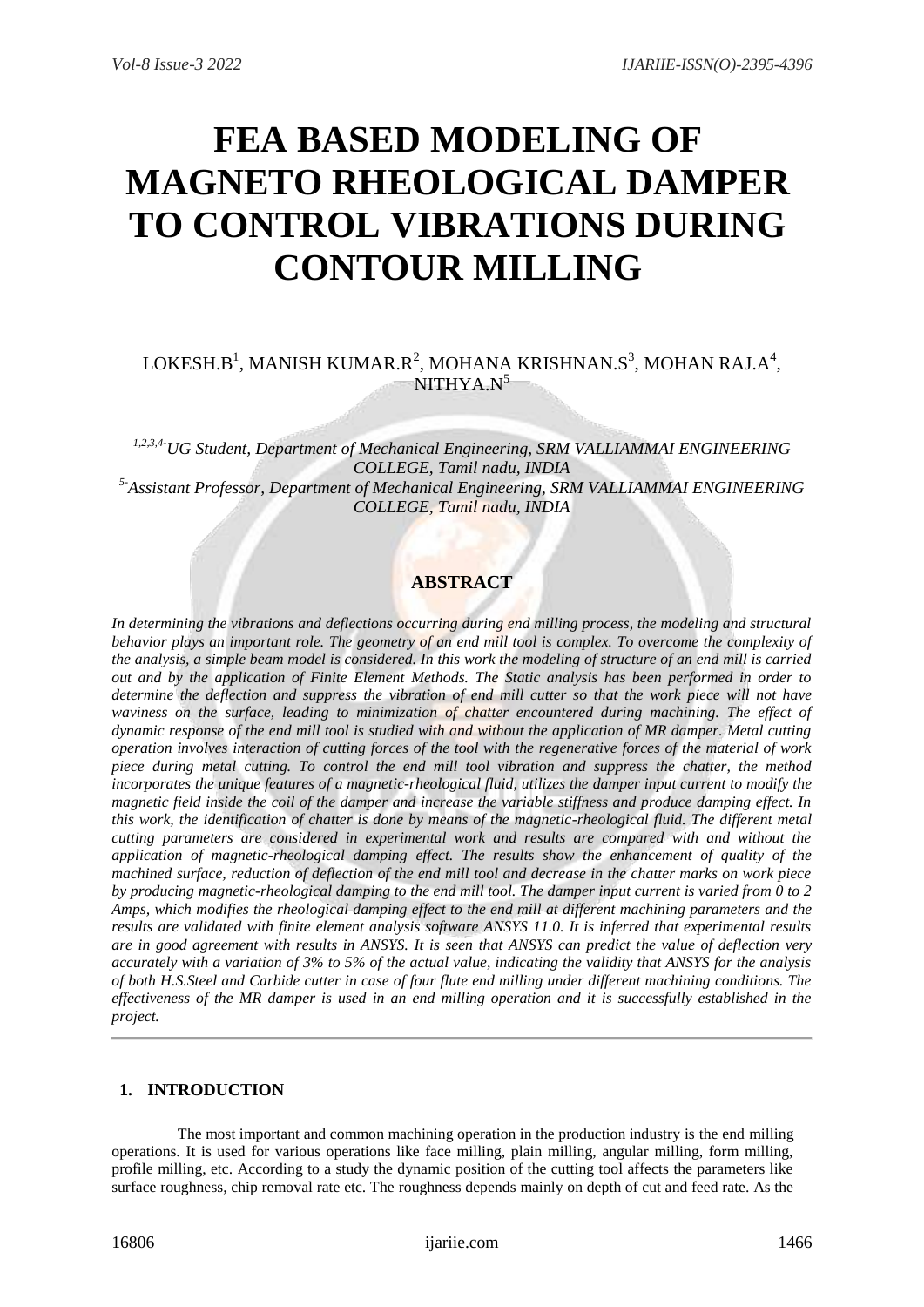radial and axial depth of cut increases, there is an increasing in the cutting force and the vibration of the tool. Due to the vibration of the tool, chatters occur in the surface of the work piece. The chatter may affect machining parameters, tool wear, waviness-poor surface quality, inaccuracy, reduction in metal removal rate. To overcome the issue of chatter during the milling operations, a study was conducted to understand the machine, cutting tool and work piece. The issue of vibration can be solved by making the cutting tool as rigid as possible. Therefore MR damper was used in order to analyze the effect on cutting tool in conventional milling operations. Experimental work has been done with different machining parameters are measured from the milling tool with and without the applications of the MR damper. The main objective of this work is to minimize the surface roughness with the inputs of depth of cut to the work piece and voltage to the MR damper connected to the cutting tool.

#### **1.1 MILLING OPERATION**

 Milling is the process of machining flat, curved, or Milling machines are basically classified as vertical or irregular surfaces by feeding the workpiece against a rotating horizontal. These machines are also classified as knee-type, cutter containing a number of cutting edges. The milling ram-type, manufacturing or bed type, and planer-type. Most machine consists basically of a motor driven spindle, which milling machines have self-contained electric drive motors, mounts and revolves the milling cutter, and a reciprocating coolant system, variable spindle speeds, and power-operated adjustable worktable, which mounts and feeds the workpiece.

## **1.2 HSS END MILL CUTTER**

 High speed steel is a type of steel that is commonly used as a cutting tool material. It is often used in power saw blades. The new high-carbon steel tools are better than the older tools used extensively through the 1940s because they can withstand higher temperatures without losing their temper (hardness). This property allows HSS to cut faster than high carbon steel, hence its name, high speed steel. At room temperature, under their commonly recommended heat treatment, HSS grades typically exhibit high hardness (above Rockwell 60) and abrasion resistance (typically associated with tungsten and vanadium, often used in HSS) compared to conventional carbon and tool steels.

#### **1.3 TIALN COATED CARBIDE END MILL CUTTER**

 Carbide inserts are the most common because they are good for high performance milling operations. High speed steel is commonly used for tooling that is not commonly used for high production processes. Ceramics inserts are often used in high-speed machining with high production. Diamond inserts are commonly used in products requiring tight tolerances, usually consisting of high surface quality. Although most TiAlN and ALTiN coatings are industrially synthesized using alloy targets with specific percentages of aluminum and titanium, it is possible to produce TiAlN coatings with pure Al and Ti targets using a cathodic deposition technique.

## **1.4 MILLING PROCESS**

 The experiment is to test the effectiveness of the magneto-rheological damper for end milling. The principle, usage range, and applications of each instrument used in the experiment are detailed below. A multimeter is a console device used for service work with high precision. The two probes are insulated wires with pointed tips. The voltmeter is used to test the circuit and the results are displayed on a digital screen. A ball bearing is the component that uses a ball to help keep the surfaces moving in the bearing separated. The purpose of ball bearings is to reduce rotational friction and axial loads. The damper usually sits at the eye end of the pedal. During machining, use a 6 mm inner diameter ball bearing to hold the end mill shank at the eye end of the damper, and the inner groove rotates with the machine tool spindle. This experiment will study how magnetorheological substances change when subjected to pressure.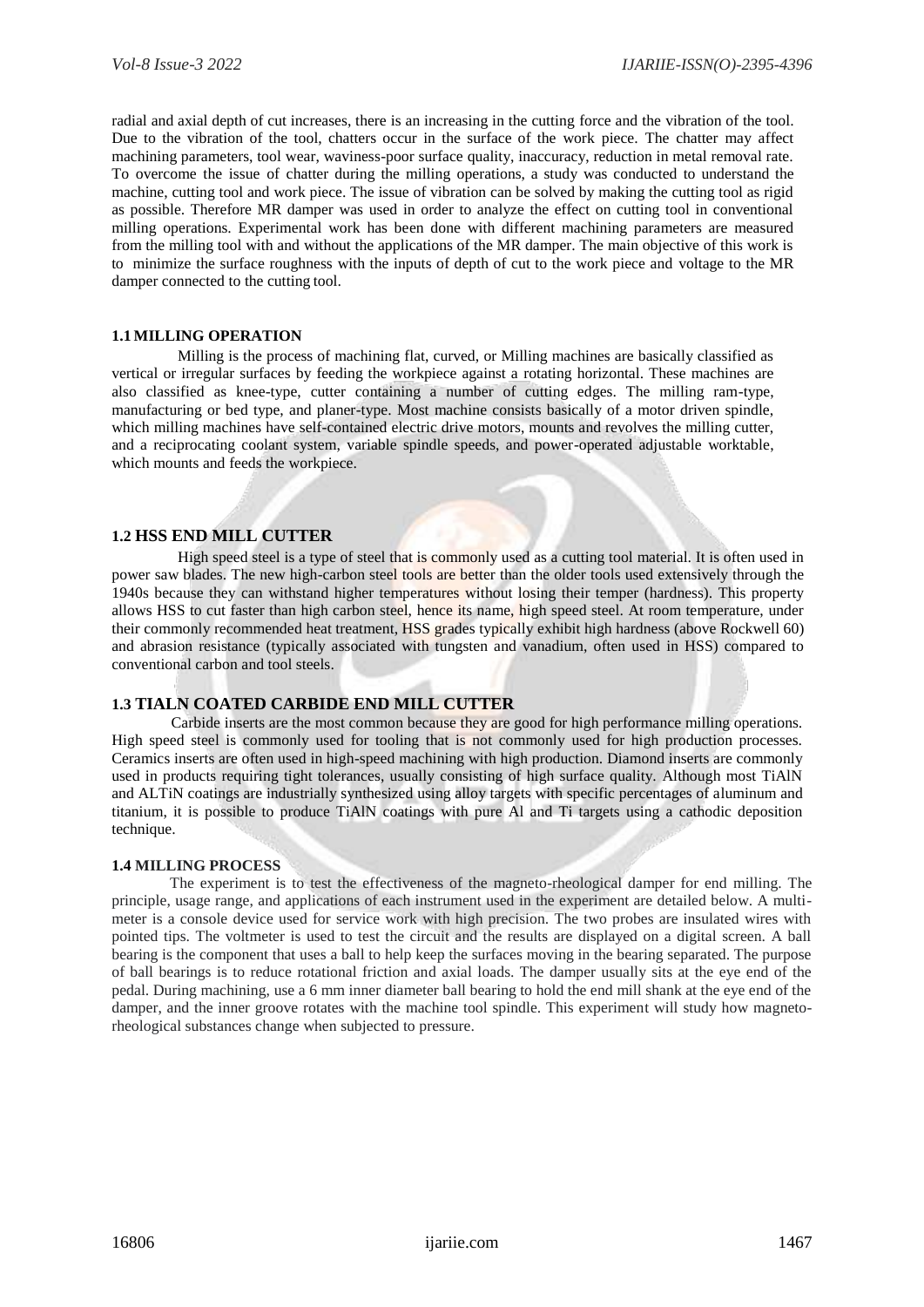

**EXPERIMENTAL SETUP**

## **2. MAGNETO – RHEOLOGICAL DAMPER**

 The MR damper is a semi-active device that contains magneto-rheological fluid. The fluid helps to control the movement of the damper, and it can be seen in the figure. MR Fluid consists of sunflower oil, and ferrous particles. When voltage is applied to the coil of the damper, tiny magnetic dipoles are scattered in the fluid in the form of ferrous particles. These dipoles align along the magnetic flux lines, creating a damper. The MR fluid state changes from a liquid to a semi-solid state which will absorb the vibration of a cutting tool. We can control the damping rate of the damper by changing the voltage applied to the coil. MR Fluid is composed of sunflower oil, and iron particles.



#### **3. MODELING AND FINITE ELEMENT ANALYSIS OF AN END MILL CUTTER**

 The static characteristics of tool can be obtained by using finite element analysis. In determining the vibrations and deflections occurs during end milling process, the modeling and structural behavior plays an important role. The geometry of an end mill is a complex to represent this, simple model of a beam is considered in the analysis. In this section modeling of structure of an end mill is carried out in SOLIDWORKS modeling software package and analysis has been using finite element method software ANSYS 11.0. The static analysis has been performed in order to evaluate the deflection of the cutter for 2 and 4 flutes of HSS and carbide end mill cutter. The effect of response of the end mill is studied with and without the application of MR damper. High cutting forces, tool breakage, part-tool deflections and chatter vibrations are the common reasons for reduced productivity and quality in many milling operations. The metal cutting forces recorded from milling tool dynamometer was used to determine structural deformations. Another very important limitation in milling is the self-exited chatter vibrations and overhangs length which causes poor surface finish and tool life results in reduced productivity. Deflection of end mills may cause precision less milled parts. These deflection needs to be check in order to evaluate potential compensation of the errors on machine tools. This section discusses the static analysis of two-flute and four-flute end mill tools. A cantilever model of the beam is assumed for the static analysis of the cutters under cutting load. Therefore, the primary objective of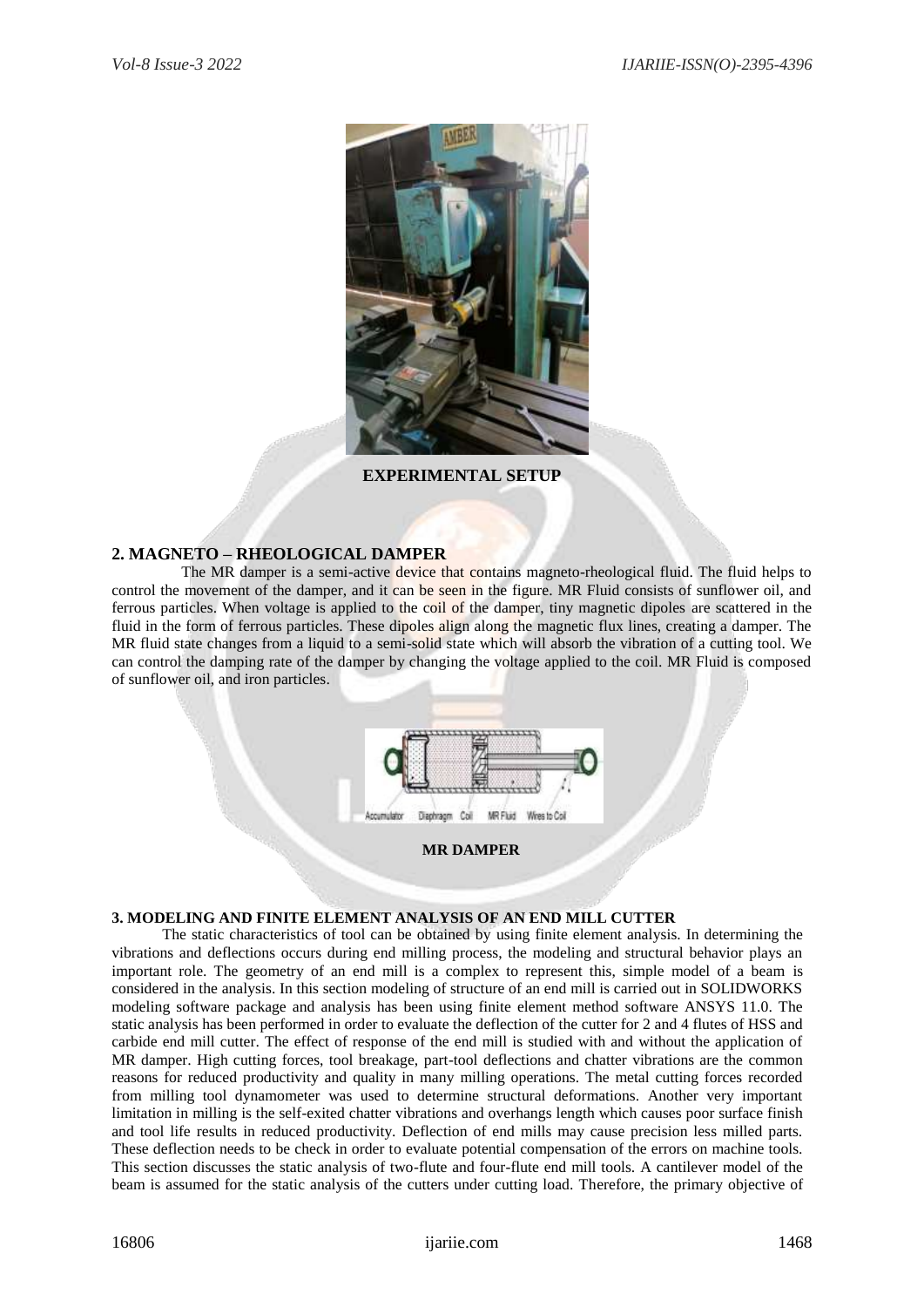static analysis of the cutter is to determine the maximum deflection at the tool tip during end milling process. The deflection of the end mill tool is an important factor affecting the accuracy of machining dimensions and on the selection of metal cutting parameters. Although the deflection affects adversely the accuracy of the work piece, the flexibility of cutter is required in attenuating the overload in a transient situation during machining. In order to perform static analysis for models of the two-flute and four-flute cutters. Two models have been developed in SOLIDWORKS modeling software to determine the maximum deflection for two and four flutes end mills.

#### **4. FINITE ELEMENT MODELING AND STATIC ANALYSIS OF END MILL CUTTER.**

 In the static analysis the end of the shank of the milling cutter is fixed in all degrees of freedom with cantilever model is used in the present work. Modeling and analysis of end mill cutter is done using FEA software ANSYS 11. The analysis software helps in determining the deflection of the end mill due to the metal cutting forces recorded during machining. Several iterations for solving the analytic procedure has been carried out for the material properties like Young's modulus and density of carbide and HSS tool, they are 605 and 200 GPa with densities 13500 Kg/m3 and 8600 Kg/m3 , For both the materials of the tool poison ratio was taken as 0.3. When the cutting forces are applied at the tool tip it will acts as a cantilever load which helps in determining the amount of deflection and compare the results with analytical solution. The maximum deflections occurred and the results are compared with and without the application of the MR-Damper by using ANSYS simulation of end mill with HSS tool with two and four flutes.





## **4. RESULTS AND DISCUSSION**

**HSS TOOL**



**EXS OV HSS 6V** 

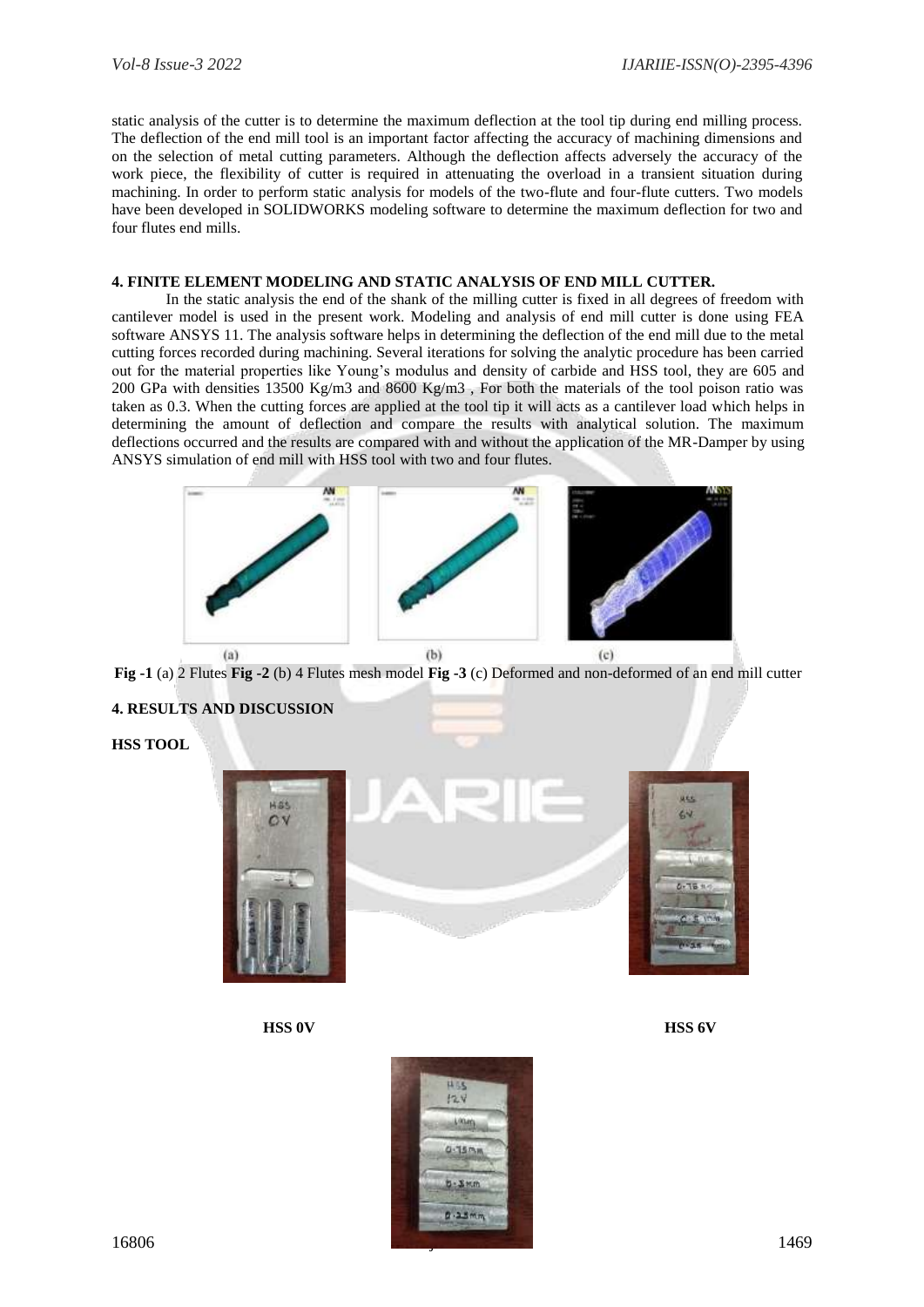#### **HSS 12V**

#### **CARBIDE TOOL**



From this picture, we are showing the surface finish of the workpiece with the help of damper we could arrest the vibration of the end milling cutter.

### **6. CONCLUSIONS**

From the above experimental observations, we could see the decay of vibrations at each voltage levels. And the finished jobs prove the damping of vibration by showing better surface roughness values at each voltage levels. Thus, the vibrations in this milling machine is damped using the MRF damper. The same type of damper structure cannot be used for other machines, so the futuristic vision of this project could be done by integrating this type of damper in the various machines. The damper can be altered in geometry for fitness inside the machine or while manufacturing the machine itself, the damper type mechanism could be installed in it for use in future to preserve its life and also to provide better surface roughness. Hence the result of this project satisfies the need of better surface roughness. The result clearly indicates that the presence of magneto rheological fluid can reduce surface roughness effectively. This smooth surface limits the risk of crack and reduces tool wear effectively through the reduction in cutting force and tool vibration parameters. From the experimental results it was observed that the magneto rheological fluid reduces tool wear when compared to a condition in which the tool holder was not provided with a magneto rheological fluid system.

#### **7. REFERENCES**

- Guillem Quintana, Joaquim Ciurana Chatter in machining processes: A review Int. J. Machine and Manufacture., **51**, 363–376 (2011)
- Chunmei and Weina Liu Semi-active Fuzzy Control for Machine Tool Vibration. Int.

Conference on Mechanics, Materials and Structural Engineering (ICMMSE 2016)

- Hakeemuddin Ahmed, N. Seetharamaiah, M. Manzoor Hussain Effect of MR Fluid Damping during Milling of CFRP Laminates. Int. J. Engineering Research and Application. 37–41 (2016)
- Davood Sajedi Pour, Saeed Behbahani Semi-active fuzzy control of machine tool chatter vibration using smart MR dampers., **83**:421–428 (2016)